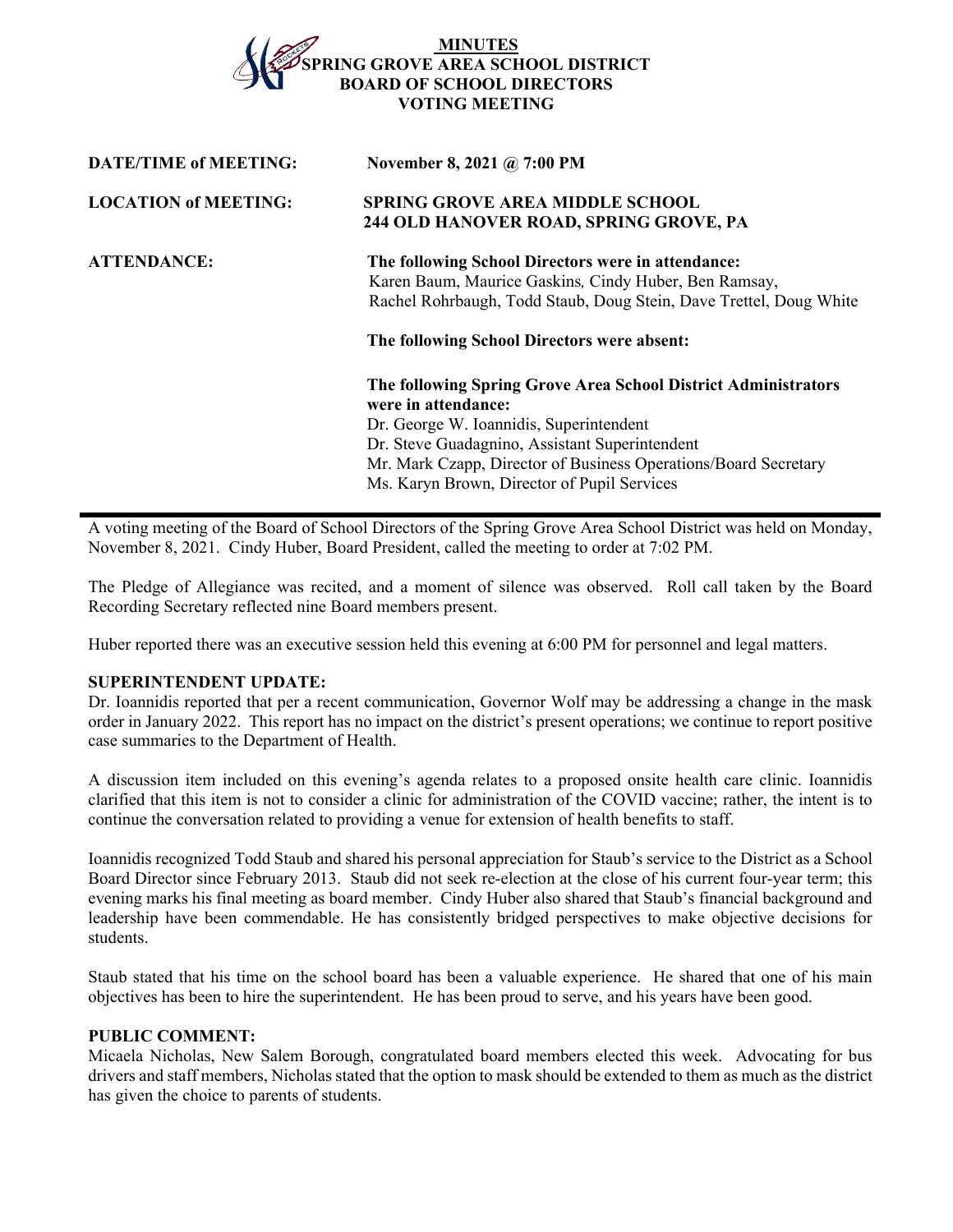Jordan Sharp, middle school student, expressed concerns about how the district is handling COVID-19 specifically related to mask exemptions. He believes current protocols have disregarded the health and safety of students and gave examples of another school that has taken a more stringent approach. As a student with a health condition, he takes the pandemic seriously and stated he does not feel safe in the school.

Damion Crawford, high school senior, stated that having experienced multiple acts of racism over the past two years, he does not feel he is being heard and he does not feel safe in the school.

### **BOARD AND ADMINISTRATOR RESPONSE:**

Gaskins stated his appreciation for Staub as a colleague and valued friend and noted that Staub was influential in him serving on the board. Gaskins recognized student scholars who presented public comment and commended them for speaking. He reassured the students that they are being heard.

Ioannidis commended student presenters for their courage and gave credit to instructional staff for providing the educational skills necessary for them to address the board. Ioannidis stated that although there may not appear to be immediate actions, or a response may not appear to meet a specific request, the board and administration continue their commitment to treat every student and staff member with dignity, respect, and equity.

#### **CORRESPONDENCE:**

There was no correspondence.

### **ACTION ITEMS:**

### **PERSONNEL**

- 1. Following a report of the Personnel Committee's recommendations read by Doug Stein, Stein moved and Baum seconded the following:
	- A. Approval to acknowledge each administrative and Level V employee to be compensated an additional five (5) days of vacation at the current per diem rate of the employee, to be processed and payable with the first pay date in January 2022.
	- B. Approval of the following retirement resignation, with regret:
		- 1) Spring Grove Area School District Director of Pupil Services Ms. Karyn Brown, effective August 5, 2022, for the purposes of retirement following 16 years of service to the School District and 31 years in education.
	- C. Approval of the following resignations:
		- 1) Spring Grove Area School District Instructional Assistant Special Education Personal Care Ms. Amanda Pittinger, effective September 30, 2021.
		- 2) Spring Grove Area High School Nutrition Support Part Time Ms. Kristin Moore, effective October 19, 2021, for personal reasons.
		- 3) Spring Grove Area High School Nutrition Support Part Time Mr. Carl Stremmel, effective October 29, 2021, for personal reasons.
		- 4) Spring Grove Area School District Musical Choral Director (*Extracurricular Position*) Mrs. Abigail Kirkpatrick, effective November 1, 2021, for personal reasons.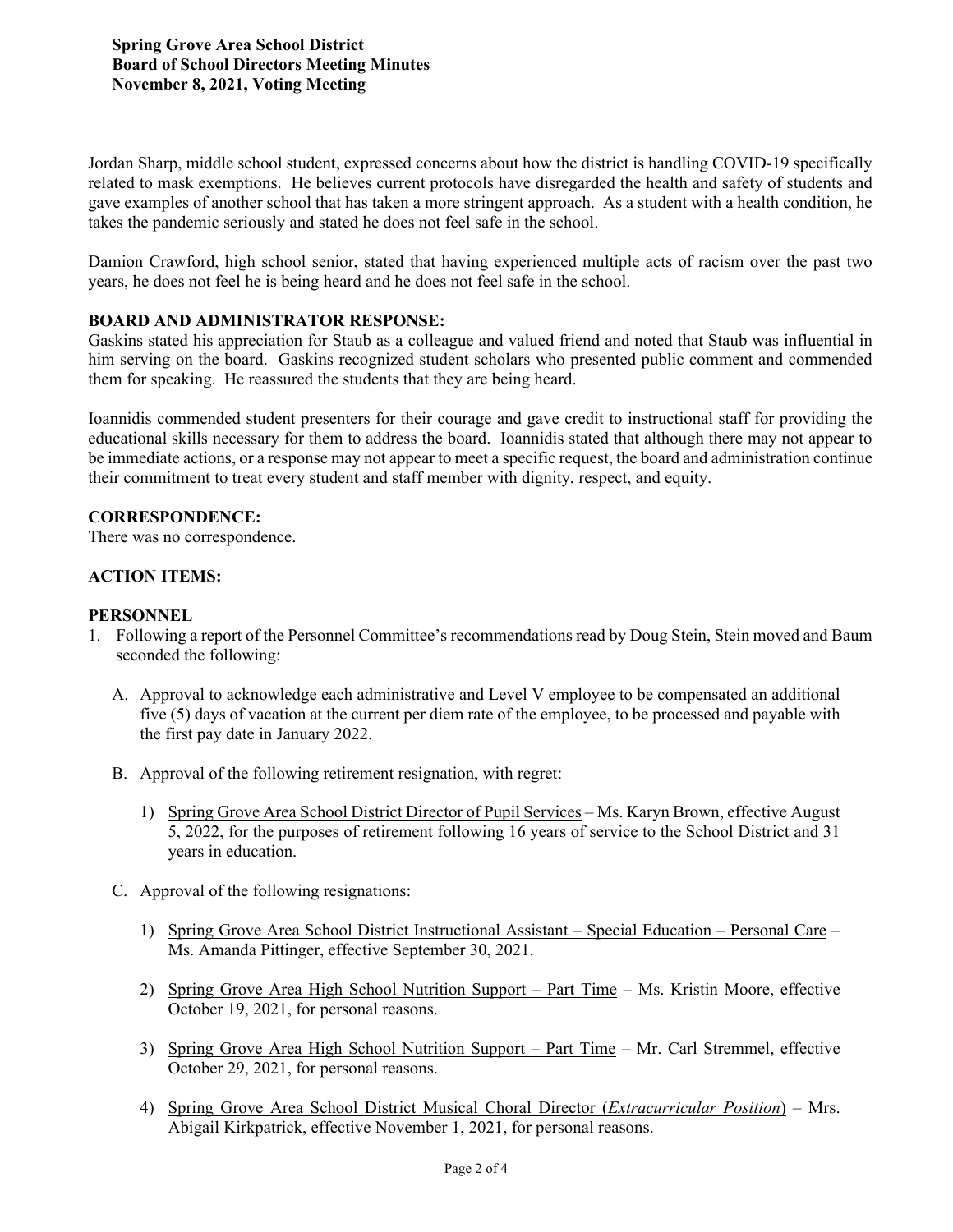- D. Approval of the following request for uncompensated leave:
	- 1) Spring Grove Area Middle School Special Education Instructor Mrs. Kristin Brenner, effective approximately February 7, 2022, through approximately May 4, 2022.
- E. Approval of the following appointments, provisionally hired pending receipt of updated clearances and completed Act 168 disclosure forms from previous employers:
	- 1) Spring Grove Area School District Elementary Assistant Principal Dr. Marvin London, effective January 3, 2022, or earlier if/as negotiated with the current employer. Compensation established and prorated at an annual rate of \$95,000.00.
	- 2) Spring Grove Elementary School Instructional Assistant Special Education (Personal Care) Ms. Rebecca Smith, effective November 9, 2021. Compensation established at \$12.48 per hour for 7 hours per day, 180 days per year.
	- 3) Spring Grove Area High School Instructional Assistant Special Education Emotional Support – Mrs. Heidi Bortner effective November 9, 2021. Compensation established at \$12.48 per hour for 7 hours per day, 180 days per year.
	- 4) New Salem Elementary School Nutrition Support Ms. Christine Jackson, effective November 9, 2021. Compensation established at \$12.05 per hour for 4 hours per day, 180 days per year.
- F. Approval of the following individuals pending receipt of clearances and completed Act 168 disclosure forms from previous employers. Compensation established at \$10.25 per hour:
	- 1) Emily Lupian, Student Instructional Assistant
	- 2) Morgan Molison, Student Instructional Assistant
	- 3) Ally Rue, Student Instructional Assistant
- G. Approval of the following individuals, pending receipt of updated clearances, for the 2021-2022 school year to work athletic events at the established event rate in the matrix:
	- 1) Lindy Eisenhart
	- 2) Nathan Wertz
- H. Approval of the following classified substitutes for the 2021-2022 school year at the hourly rates indicated on the Support Staff Compensation (Minimum Salary) Matrix, provisionally hired pending receipt of updated clearances, and completed Act 168 disclosure forms from previous employers:
	- 1) Beverly Brunner
	- 2) Megan Rodgers
	- 3) Gerald Rohrbaugh

Vote by roll call resulted in the motion carrying, with a unanimous vote by Board members.

Gaskins congratulated Karyn Brown on her impending retirement and thanked her for her years of continued service to and support of students within the school district. Rohrbaugh reiterated Gaskins' comments, acknowledging Brown for her tireless efforts to advocate for kids. Ioannidis echoed board members' sentiments and thanked Brown for her personal and professional influence, in addition to her being an activist on behalf of students.